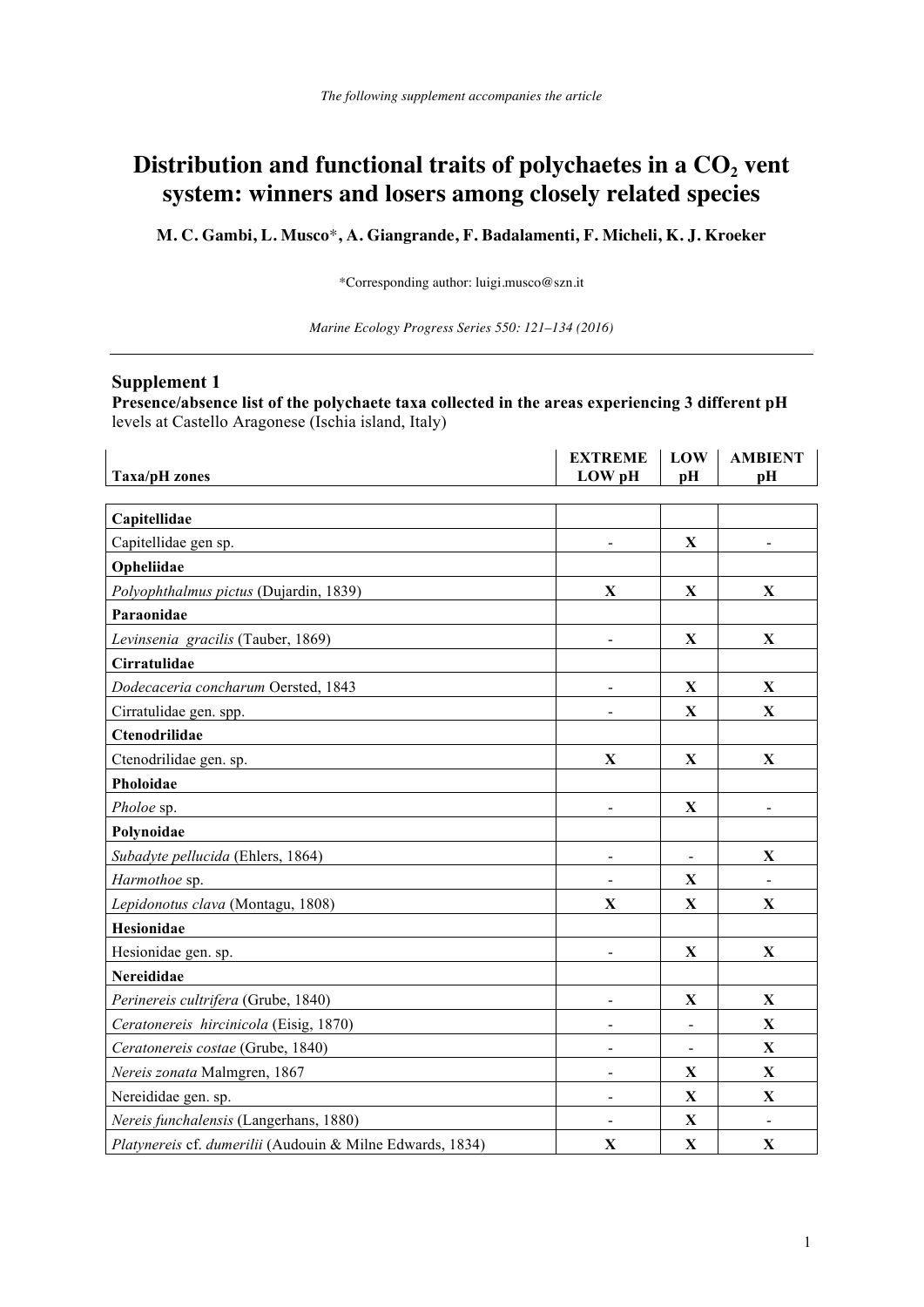| <b>Syllidae</b>                                            |                              |                              |              |
|------------------------------------------------------------|------------------------------|------------------------------|--------------|
| Amblyosyllis madeirensis Langerhans, 1879                  | $\overline{\phantom{a}}$     | $\qquad \qquad \blacksquare$ | X            |
| Branchiosyllis exilis (Gravier, 1900)                      | $\blacksquare$               | X                            | X            |
| Brania arminii (Langerhans, 1881)                          |                              | $\mathbf X$                  |              |
| Brania pusilla (Dujardin, 1851)                            | $\mathbf X$                  | $\mathbf X$                  | $\mathbf X$  |
| Erinaceusyllis belizensis (Russel, 1989)                   | $\blacksquare$               | $\overline{\phantom{a}}$     | $\mathbf X$  |
| Eusyllis lamelligera Marion & Bobretzky, 1875              | $\overline{\phantom{a}}$     | X                            | X            |
| Exogone (Exogone) dispar (Webster, 1879)                   | $\mathbf X$                  | $\mathbf X$                  | X            |
| Exogone (Exogone) naidina Örsted, 1845                     | $\mathbf X$                  | $\mathbf X$                  | $\mathbf X$  |
| Exogone (Exogone) rostrata Naville, 1933                   |                              |                              | X            |
| Haplosyllis granulosa (Lattig, Martin & San Martín, 2007)  | $\mathbf X$                  | $\mathbf X$                  | $\mathbf X$  |
| Myrianida cfr edwarsi Saint-Joseph, 1887                   | $\mathbf X$                  | $\mathbf X$                  | $\mathbf X$  |
| Odontosyllis fulgurans (Audouin & Milne Edwards, 1834)     | $\qquad \qquad \blacksquare$ | $\overline{\phantom{a}}$     | X            |
| Paraehlersia ferrugina (Langerhans, 1881)                  | $\overline{\phantom{0}}$     | X                            | X            |
| Parapionosyllis brevicirra Day, 1954                       | $\overline{\phantom{a}}$     | $\overline{\phantom{0}}$     | X            |
| Proceraea cfr paraurantiaca Nygren, 2004                   |                              |                              | $\mathbf X$  |
| Prosphaerosyllis xarifae (Hartmann-Schröder, 1960)         | $\qquad \qquad \blacksquare$ | $\mathbf X$                  | $\mathbf X$  |
| Salvatoria clavata (Claparède, 1863)                       | $\mathbf X$                  | $\mathbf X$                  | $\mathbf X$  |
| Salvatoria limbata (Claparède, 1868)                       | $\overline{\phantom{a}}$     | X                            | X            |
| Sphaerosyllis austriaca Banse, 1959                        | X                            | X                            | X            |
| Sphaerosyllis hystrix Claparède, 1863                      | $\mathbf X$                  | $\mathbf X$                  | $\mathbf X$  |
| Sphaerosyllis pirifera Claparède, 1868                     | X                            | X                            | X            |
| Syllides fulvus (Marion & Bobretzy, 1875)                  | $\mathbf X$                  | $\qquad \qquad \blacksquare$ |              |
| Syllis armillaris (O.F. Müller, 1771)                      | $\overline{\phantom{a}}$     | $\overline{\phantom{a}}$     | X            |
| Syllis beneliahuae (Campoy & Alquézar, 1982)               | $\overline{\phantom{a}}$     | $\overline{\phantom{a}}$     | X            |
| Syllis compacta Gravier, 1900                              | $\overline{\phantom{a}}$     |                              | X            |
| Syllis corallicola Verrill, 1900                           | $\overline{\phantom{0}}$     | $\overline{\phantom{a}}$     | X            |
| Syllis ferrani Alós & Martín, 1987                         |                              | -                            | X            |
| Syllis garciai (Campoy, 1982)                              |                              |                              | X            |
| Syllis gerlachi (Hartmann-Schröder, 1960)                  | $\mathbf X$                  | $\mathbf X$                  | $\mathbf X$  |
| Syllis gracilis Grube, 1840                                | $\overline{\phantom{a}}$     | $\mathbf X$                  | X            |
| Syllis krohnii Ehlers, 1864                                |                              | X                            | X            |
| Syllis prolifera Krohn, 1852                               | $\mathbf X$                  | $\mathbf X$                  | $\mathbf X$  |
| Syllis rosea Langerhans, 1879                              |                              | $\mathbf X$                  |              |
| Syllis variegata Grube, 1860                               | $\qquad \qquad \blacksquare$ |                              | $\mathbf{X}$ |
| Synmerosyllis lamelligera Saint-Joseph, 1887               | $\overline{\phantom{a}}$     | X                            | X            |
| Trypanosyllis coeliaca Claparède, 1868                     | $\overline{\phantom{a}}$     | $\overline{\phantom{a}}$     | X            |
| Autolytinae stolon                                         |                              |                              | X            |
| Phyllodocidae                                              |                              |                              |              |
| Phyllodocidae gen. sp.                                     |                              |                              | $\mathbf X$  |
| <b>Dorvilleidae</b>                                        |                              |                              |              |
| Dorvillea (Schistomeringos) rudolphii (Delle Chiaje, 1828) |                              | $\mathbf X$                  | X            |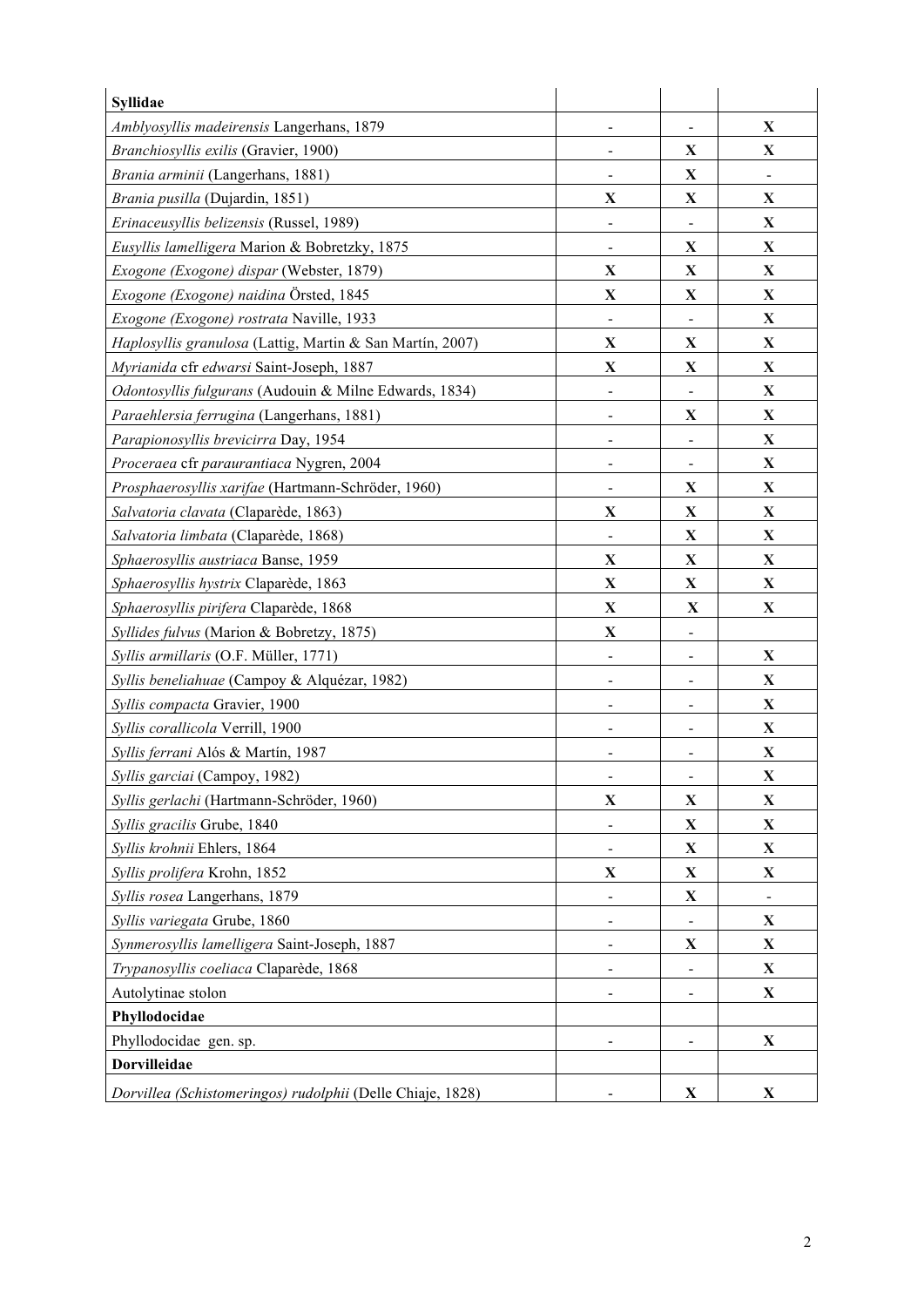| Eunicidae                                           |                              |                          |             |
|-----------------------------------------------------|------------------------------|--------------------------|-------------|
| Palola siciliensis (Grube, 1840)                    | $\mathbf X$                  | $\mathbf X$              | $\mathbf X$ |
| Lysidice unicornis (Grube, 1840)                    | $\blacksquare$               | X                        | X           |
| Lysidice ninetta Audouin & Milne Edwards, 1833      | $\qquad \qquad \blacksquare$ | $\mathbf X$              | X           |
| Lysidice collaris Grube 1840                        |                              | $\mathbf X$              | X           |
| Lumbrineridae                                       |                              |                          |             |
| Lumbrineris sp.                                     |                              | $\mathbf X$              | $\mathbf X$ |
| Scoletoma impatiens (Claparède, 1868)               | $\blacksquare$               | X                        |             |
| Fabriciidae                                         |                              |                          |             |
| Fabricia stellaris (O.F. Muller, 1774)              | $\mathbf X$                  | $\mathbf X$              | X           |
| Brifacia aragonensis Giangrande et al., 2014        | X                            | $\mathbf X$              | X           |
| Novafabricia posidoniae Licciano & Giangrande, 2006 | $\mathbf X$                  | $\mathbf X$              | $\mathbf X$ |
| Novafabricia infratorquata (Fitzhugh, 1983)         |                              | $\mathbf X$              |             |
| Parafabricia mazzellae Giangrande et al., 2014      | $\mathbf X$                  | $\mathbf X$              | X           |
| Rubifabriciola tonerella (Banse, 1959)              | $\mathbf X$                  | $\mathbf X$              |             |
| <b>Sabellidae</b>                                   |                              |                          |             |
| Amphiglena mediterranea (Leydig, 1851)              | $\mathbf X$                  | $\mathbf X$              | X           |
| Amphicorina armandi (Claparède, 1864)               |                              | $\mathbf X$              |             |
| Amphicorina persinosa (Ben-Eliahu, 1975)            | $\blacksquare$               |                          | $\mathbf X$ |
| Branchiomma bombyx (Dalyell, 1853)                  |                              |                          | $\mathbf X$ |
| Branchiomma lucullanum (Delle Chiaje, 1838)         | $\overline{\phantom{a}}$     | X                        | $\mathbf X$ |
| Parasabella saxicola (Grube, 1861)                  |                              |                          | X           |
| Serpulidae                                          |                              |                          |             |
| Hydroides pseudouncinatus Zibrowius, 1968           | $\blacksquare$               | $\mathbf X$              | X           |
| Serpula vermicularis Linnaeus, 1767                 |                              | $\mathbf X$              | $\mathbf X$ |
| Serpulidae ind.                                     | -                            | $\blacksquare$           | $\mathbf X$ |
| Spirobranchus polytrema (Philippi, 1844)            | $\blacksquare$               | $\overline{\phantom{a}}$ | X           |
| Spirobranchus triqueter (Linnaeus, 1758)            | $\blacksquare$               | $\overline{\phantom{a}}$ | X           |
| Vermiliopsis straticeps (Grube, 1862)               |                              |                          | X           |
| Terebellidae                                        |                              |                          |             |
| Terebellidae gen. spp.                              | $\blacksquare$               | $\blacksquare$           | $\mathbf X$ |
| Spionidae                                           |                              |                          |             |
| Spionidae gen. sp.                                  | $\blacksquare$               | X                        | X           |
| <i>Polydora</i> sp.                                 | X                            | X                        | X           |
|                                                     |                              |                          |             |
| number of taxa                                      | 23                           | 56                       | 73          |
| <b>Total number of taxa</b>                         | 83                           |                          |             |
| species in common low and ambient                   | 44                           |                          |             |
| species in common low and extreme low               | 23                           |                          |             |
| species in common along the whole transect          | 22                           |                          |             |
| $X = present; - = absent$                           |                              |                          |             |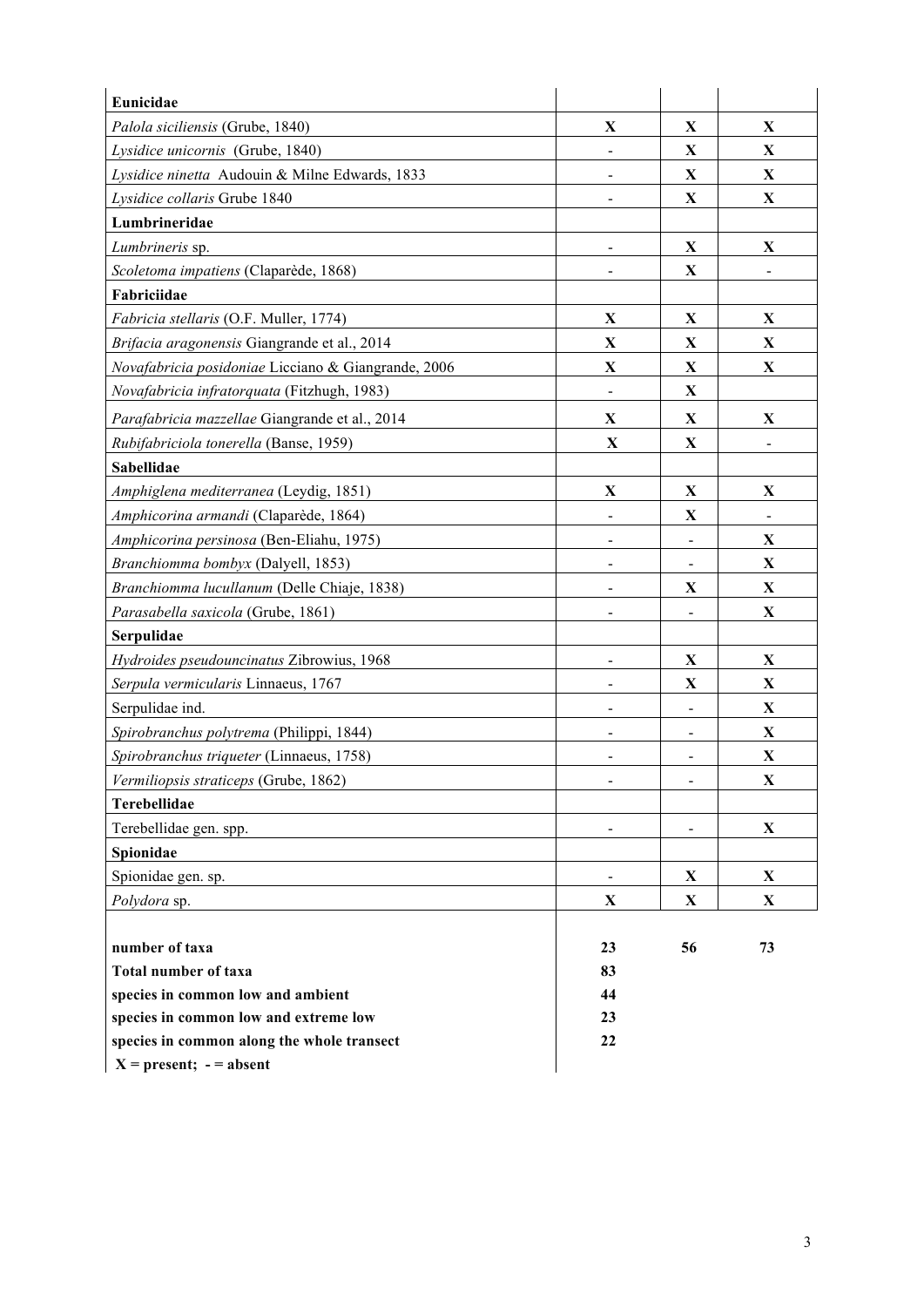**Supplement 2**. Benthic functional groups (BFG) identified in the sampling sites and their average  $(n = 4)$ percent cover values (visual estimate from the photos. Sampling plots =  $20x20$  cm quadrats) as table (a) and plots (b)

(a) Mean percent covers of the BFG in the 3 pH zones (Ambient pH, Low pH, Extreme Low pH) of the two sampling sides (North, South) at Castello Aragonese (Ischia Island, Italy). Groups presented according to the alphabetical order of the BFG's acronyms. BFA= biofilm filamentous algae; CFF= calcareous filter feeders (e.g, *. Balanus* spp.); CTA= calcareous turf algae; ECA= erect calcareous algae (e.g. *Corallina* sp.); EFA= erect fleshy algae (e.g. *Dictyota* spp., *Codium bursa, Sargassum vulgare, Flabellia petiolata, Valonia* sp.); EnCA= encrusting calcareous algae (including coralline algae); EnFA= encrusting fleshy algae (red algae e.g. *Hildebrandia crouaniorum* – as *H. rubra* in Porzio et al. 2011); FTA= fleshy turf algae; Spo= Sponges

|                           | <b>Side</b>    | <b>South</b>   |        |                    |                    | <b>North</b> |                |
|---------------------------|----------------|----------------|--------|--------------------|--------------------|--------------|----------------|
|                           | $pH$ condition | <b>Ambient</b> | Low    | <b>Extreme low</b> | <b>Extreme low</b> | Low          | <b>Ambient</b> |
|                           | <b>BFA</b>     |                | 20.5   | 0.75               | 8.5                | 36.5         | 3.75           |
| sanong                    | CFF            | $\theta$       | 0.25   | $\theta$           | 0                  | $\theta$     | $\theta$       |
|                           | CTA            | 0              | 1.25   | 0                  | 0                  | $\theta$     | $\theta$       |
|                           | <b>ECA</b>     |                | 4      | 0                  | 0.5                |              | 36.75          |
|                           | <b>EFA</b>     | 6              | 14.5   | 95                 | 19                 | 25.5         | 24             |
|                           | <b>EnCA</b>    | 1.5            | 1.75   | $\theta$           | 13.5               | 3.75         | 3              |
|                           | <b>EnFA</b>    | 1.5            | 12.5   | 4.25               | 6.5                | 13.75        | 7              |
| <b>benthic</b> functional | <b>FTA</b>     | 75.5           | 44.225 | $\theta$           | 42                 | 17.75        | 18             |
|                           | <b>Spo</b>     | 10             | 1.025  | 0                  | 10                 | 2.5          | 7.75           |